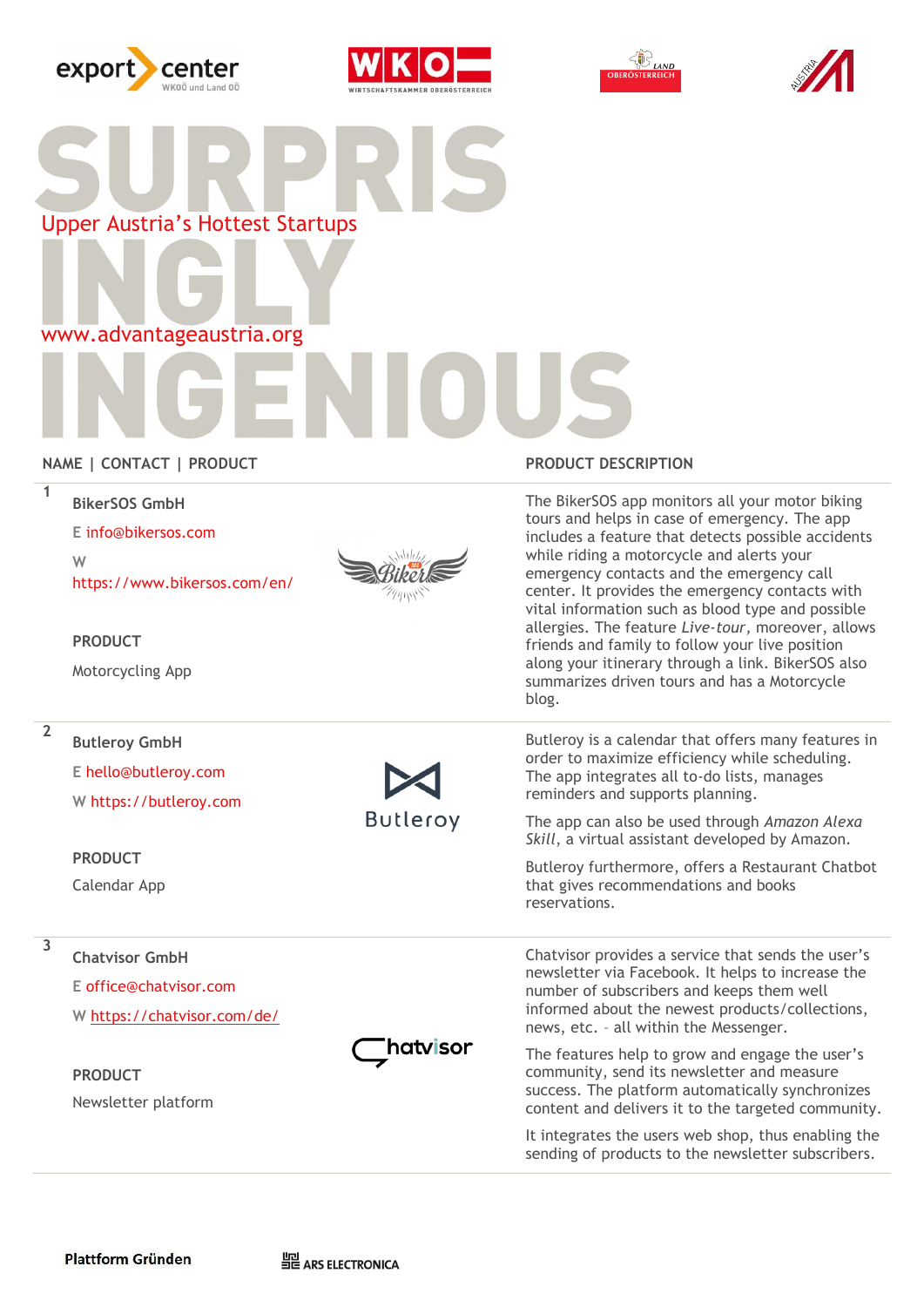

# **NAME | CONTACT | PRODUCT**<br>4

## **D3EIF GmbH**

**T** +43 676842090202

**E** [hello@d3eif.com](mailto:jonas@creators-expedition.com) **W** https://d3eif.com

### **PRODUCT**

B2B Telematics integration gateway and business care software



**6**

**Eightpins (Lupaan GmbH)** 

**W**  https://www.eightpins.at/en/in dex -en/



### **PRODUCT**

Mountain bike component

### **FINNOQ GmbH**

**T** +43 (0) 5 0100 11268

### **E** office@finnoq.com

**W**  https://www.finnoq.com/en/

### **PRODUCT**

**Fretello** 

Protocol for crowdsourced advice

### **7**

**W** <https://fretello.app/de/>

### **TARGET GROUP**

Guitar app



**\*finnoq** 

The D3EIF GmbH offers two core products:

*Transam* is a type of hardware that collects and makes data available. It can be used in many different areas such as logistics and can be positioned on vehicles and trailers. The transfer of data is wireless and the energy cell supplies the amount of energy needed to guarantee a fast and simple installation.

The *Businesscare* feature offers a full integration of the telematics system for effective fleet management and targeted monitoring of the vehicle and load.

The Eightpins seatpost is directly integrated in the mountain bike frame. This concept enables a single tube design as well as firm anchoring. The Postpin seatpost mounting system holds the seatpost from -locked in position. It can be adjusted to any rider height and any riding style. Furthermore, it enables unbeatable stability and safety.

Finnoq is a decentralized protocol for crowdsourced advice on financial products, instruments and services. It offers a solution for opinions and decisions within financial markets. It creates an open source protocol for crowdsourced advice where developers have access to the Finnoq Core and can build applications on top of it. Every developer can build an application on top of the Finnoq Core. Modules will represent the bridge between the Finnoq Core and the applications.



Fretello is a virtual guitar teacher. It makes professional guitar lessons available for everyone combining well -founded music lessons with pioneering technology. The features adapt to the learning curve and give individual feedback. The core lectures teach how to play scales, improvise freely, playing techniques and music theory.

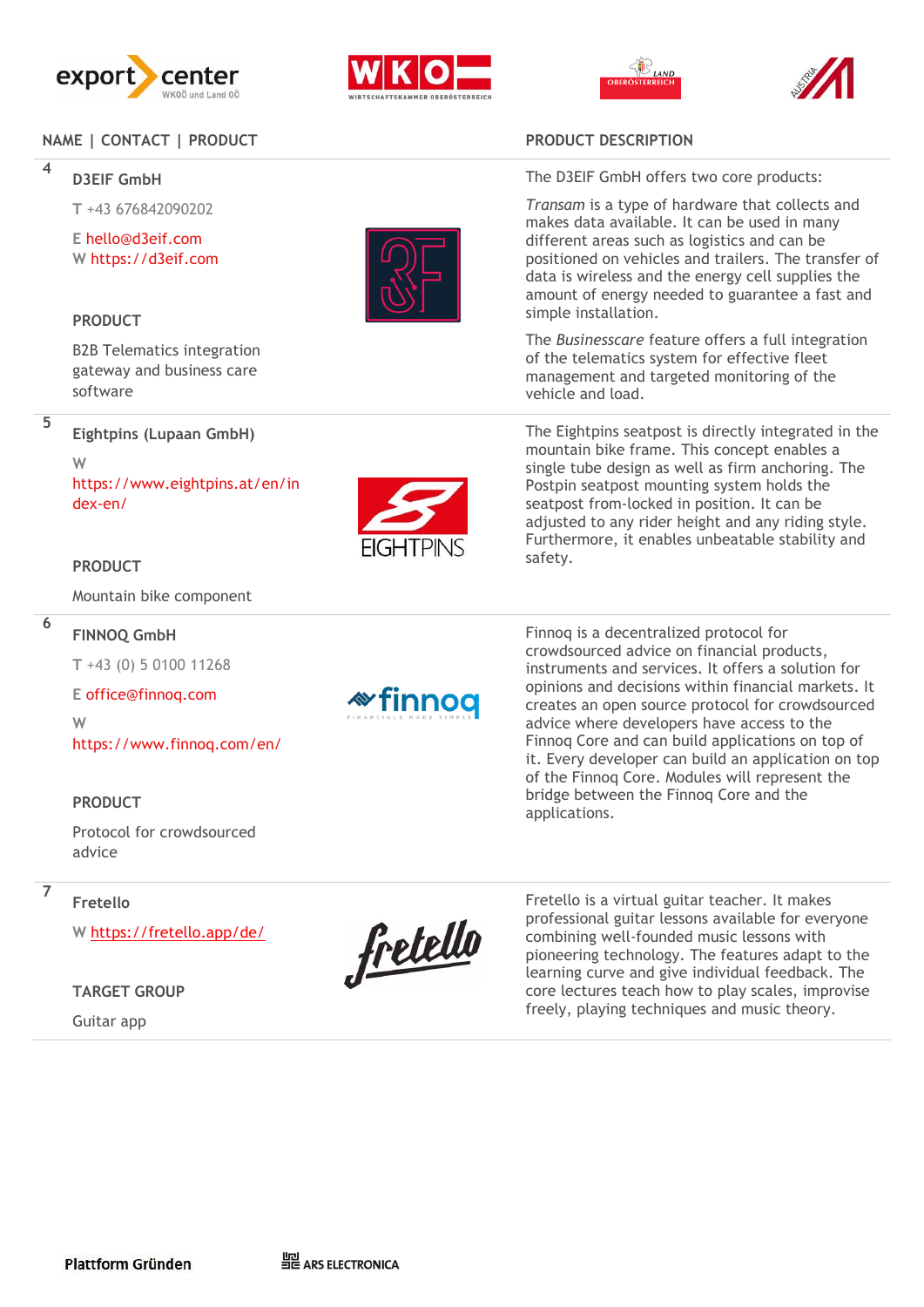







| NAME   CONTACT   PRODUCT |                                                                       |                       | <b>PRODUCT DESCRIPTION</b>                                                                                                                                                                                                                                                                                                                                                                                                                                                                                                                                      |
|--------------------------|-----------------------------------------------------------------------|-----------------------|-----------------------------------------------------------------------------------------------------------------------------------------------------------------------------------------------------------------------------------------------------------------------------------------------------------------------------------------------------------------------------------------------------------------------------------------------------------------------------------------------------------------------------------------------------------------|
| 8                        | <b>Lingohub GmbH</b><br>E info@lingohub.com<br>W https://lingohub.com | LingoHub <sup>u</sup> | LingoHub offers continuous translation<br>management for product creators. It integrates<br>smoothly into the product development process.<br>Text changes in files are automatically detected<br>and existing translation marked in order to be<br>reviewed again.                                                                                                                                                                                                                                                                                             |
|                          | <b>PRODUCT</b>                                                        |                       | LingoHub bundles all texts in one place and                                                                                                                                                                                                                                                                                                                                                                                                                                                                                                                     |
|                          | <b>Translation tool</b>                                               |                       | provides translation tools and services for web,<br>mobile and software projects.                                                                                                                                                                                                                                                                                                                                                                                                                                                                               |
| $\overline{9}$           | <b>LINKILIKE GmbH</b>                                                 | LINKILIKE             | Linkilike GmbH seeks distribution of content on<br>social media. It creates a greater reach<br>engagement for content shared achieving positive<br>SEO effects for web links. It promotes labels and<br>other content through so-called micro-influencers<br>that share the content. Videos, images apps and<br>web links end consequently at the target group<br>and can be found more and more often in social<br>media. The service offered by Linkilike addresses<br>early-adopter fan base and has a demonstrable<br>social impact on the target audience. |
|                          | T +43 73299 7119                                                      |                       |                                                                                                                                                                                                                                                                                                                                                                                                                                                                                                                                                                 |
|                          | E sales@linkilike.com                                                 |                       |                                                                                                                                                                                                                                                                                                                                                                                                                                                                                                                                                                 |
|                          | W https://linkilike.com/en/                                           |                       |                                                                                                                                                                                                                                                                                                                                                                                                                                                                                                                                                                 |
|                          | <b>PRIDUCT</b>                                                        |                       |                                                                                                                                                                                                                                                                                                                                                                                                                                                                                                                                                                 |
|                          | Content distribution service                                          |                       |                                                                                                                                                                                                                                                                                                                                                                                                                                                                                                                                                                 |
| 10                       | Newsadoo / 18 <sup>th</sup> Floor<br><b>Onlinemedia GmbH</b>          |                       | Newsadoo is a digital platform that shares news<br>from trusted, relevant, regional, national and/or<br>international sources. It can be used on devices<br>such as the desktop, mobile or Alexa. It has an<br>intuitive and uniform design that allows simply<br>search for topics and genres that than turn into a<br>channel. With artificial intelligence, Newsadoo<br>understands the content of each article and<br>categorizes and matches accordingly. The same is                                                                                      |
|                          | T +43 73228 7828                                                      |                       |                                                                                                                                                                                                                                                                                                                                                                                                                                                                                                                                                                 |
|                          | E office@newsadoo.com                                                 | <b>Newsadoo</b>       |                                                                                                                                                                                                                                                                                                                                                                                                                                                                                                                                                                 |
|                          | W http://newsadoo.com/en                                              |                       |                                                                                                                                                                                                                                                                                                                                                                                                                                                                                                                                                                 |
|                          | <b>PRODUCT</b>                                                        |                       | bundled together.                                                                                                                                                                                                                                                                                                                                                                                                                                                                                                                                               |
|                          | Online newspaper                                                      |                       |                                                                                                                                                                                                                                                                                                                                                                                                                                                                                                                                                                 |
| 11                       | <b>OKTAV GmbH</b>                                                     |                       | OKTAV offers sheet music for piano. It gives<br>tailored recommendation and offers a vast range<br>of different piano sheets. A smart platform tailors<br>the chosen sheets to the expertise of the user.                                                                                                                                                                                                                                                                                                                                                       |
|                          | T+43 69910882272                                                      | <b>KTAV</b>           |                                                                                                                                                                                                                                                                                                                                                                                                                                                                                                                                                                 |
|                          | W https://www.oktav.com/en/                                           |                       |                                                                                                                                                                                                                                                                                                                                                                                                                                                                                                                                                                 |

### **PRODUCT**

Piano sheets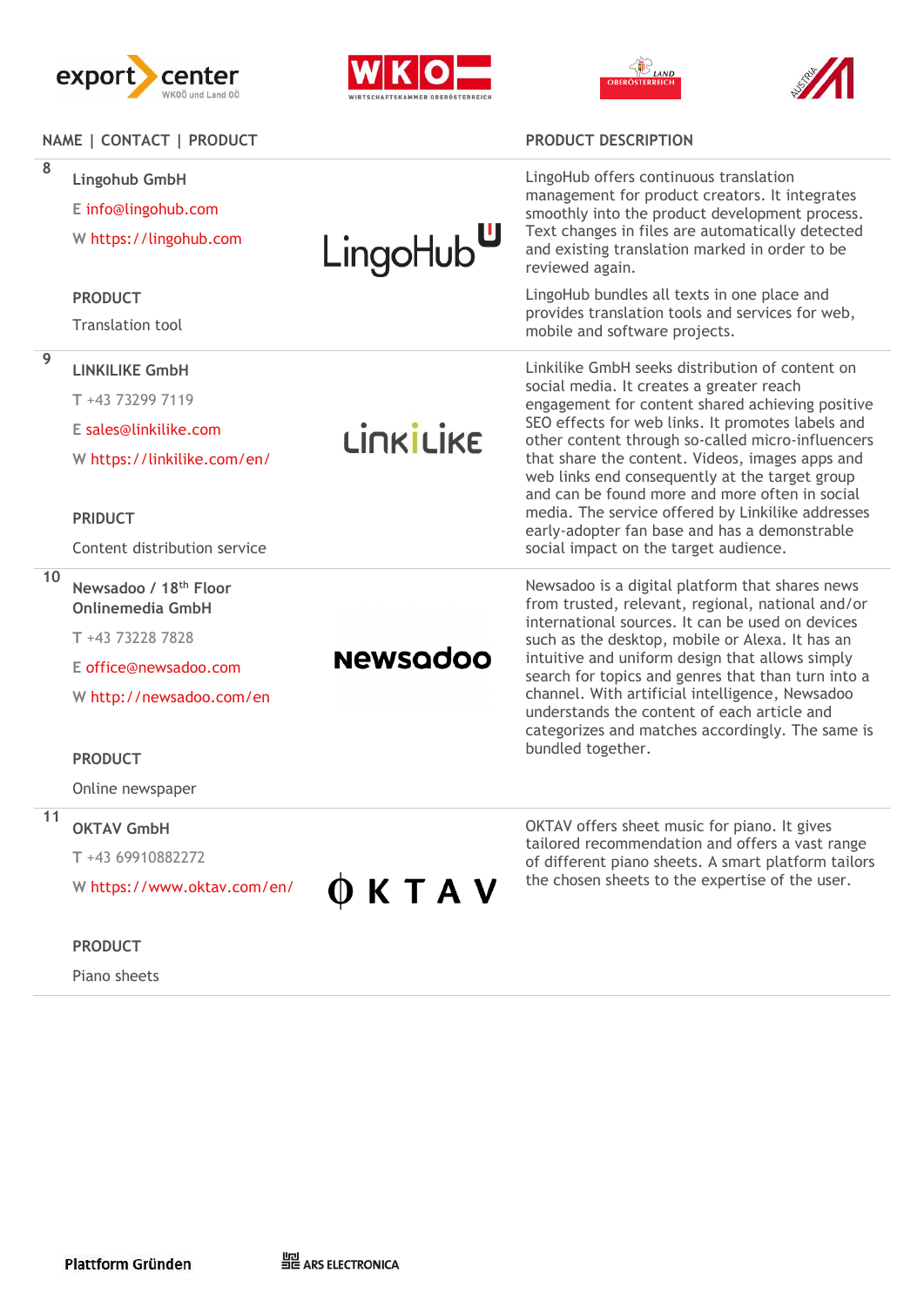







### **NAME | CONTACT | PRODUCT PRODUCT DESCRIPTION**

**12**

## **PRESONO Smart Information GmbH**

**T** +43 650 980 8035

**E** info@presono.com

**W** http://presono.com/en/

### **PRODUCT**

Presentation software

# **13**

**T** +43 660 717 0510

**Psii.rehab GmbH** 

**E** contact@psii.rehab

**W** https://www.psii.rehab

### **PRODUCT**

Virtual and augmented reality for rehabilitation for stroke patients

### **14**

**roofSec GmbH E** office@roofsec.com

**W** 

https://www.roofsec.com/de/

### **TARGET GROUP**

Automatic monitoring system moisture entering on roofs

# **15**

**Roomle GmbH**

**W** 

http://www.roomle.com/de/ho me

### **PRODUCT**

**Interior Design** 



Smart presentation software helps to create serial presentation more easily, manage them better and make them look smarter. Presono allows an interactive multimedia presentation that shows contents and messages in a more flexible manner, makes editing slides faster and makes them more interactive. The software enables the accessing of all corporate structure data an documents directly, both online and offline. It is thus, always available, simple and intuitive, up to date with the content and provides a consistent design.

psii.rehab

Psii.rehab offers a virtual and augmented reality consumer electronic device in addition to EMG biofeedback armbands for the rehabilitation process of stroke patients. The software is designed to assist both, the therapist and the patient to achieve more and better therapy time enabling a faster, more efficient and enjoyable recovery experience.

**ROOFSEC** 

Fully automatic monitoring system for monitoring moisture entering on flat roofs of all kinds. It locates the leakage and the system sends just -in time messages as soon as the leakage is detected. It guarantees thus, a higher security and around the clock monitoring for every kind of roof and every material. It can be easily integrated, saves costs and is environmental friendly.



Roomle digitizes the world's interior and operates a digital furniture platform in the fields of 3D furniture configuration, AR, VR, 3D floor planning and computer automated high. resolution image rendering generation. It is a cloud -based platform enabling planning based interactive furniture shopping for furniture retailers, brands and end consumers, both mobile and in the web.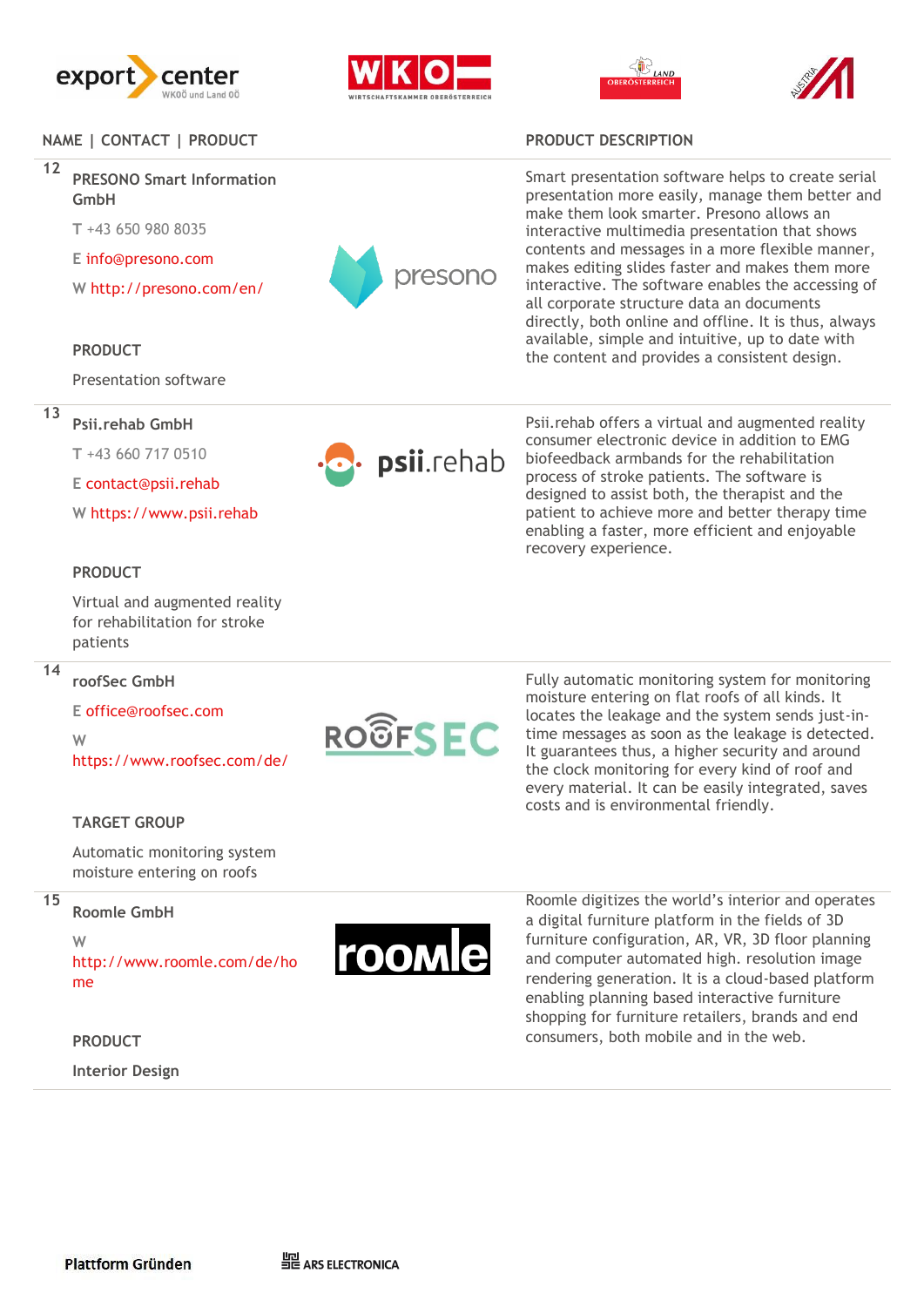







# **NAME | CONTACT | PRODUCT PRODUCT DESCRIPTION**

**16**

**17**

**rudy games GmbH** 

**T** +43 6648304424

**E** [contact@](mailto:contact)rudy -games.com

**W** https://rudy -games.com

### **PRODUCT**

Games

### **sensideon GmbH**

**T +43 7242 60 11 05** 

**E** funk@sensideon.com

**W** www.sensideon.com/en/

### **PRODUCT**

**Sensors, transponders and RFID**

**18**

### **Storyblok GmbH**

**W** https://www.storyblok.com

**PRODUCT**

**CMS** 



# **Surgebright GmbH**

**T +43 720371355** 

**E info@surgebright.com** 

### **W**

**https://www.surgebright.com**

**PRODUCT**

**Transplant from spongosia, corticalis and DBM**



Offers board -games combined with an app that adjusts the tasks based on age and interests. It provides countless games in five different categories with additional questions, tasks and games from the app.



**B** Storyblok

surgebright Brighter ways for surgery

The system architecture consists on a SAW transponder system that allows for application of RFID and sensor technology in rugged industrial environment. Hence, capturing measurements and operating data that were previously inaccessible. Thus, a wide range of production and logistics processes, especially those taking place in harsh industrial environments, can be optimized. Sensideon offers moreover, a freely configurable and fully networkable system architecture that meets the demand of current trends such as for instance cyber physical systems and smart factory.

Storyblo k makes content blocks to make content management easy, even within complex layout. Content block allow the developer to reuse those components elsewhere, refilling them with new content each time if necessary. Other features offered by Storyblok are *Visual Composer, Content Types, Images* and *Assets, Custom Field Types*, *Collaborators, Environments, Internationalization.* These features allow amongst others to see a preview of the changes, optimize, crop and resize automatically images, extend the editing interface with own plugins and mount and manage content across multiple device environments.

Surgebright is a tissue bank. They develop and produce with the utmost care transplants from human donor bones that replace foreign matter such as metal or plastic. This avoids complications and speeds up the recovery process of patients.